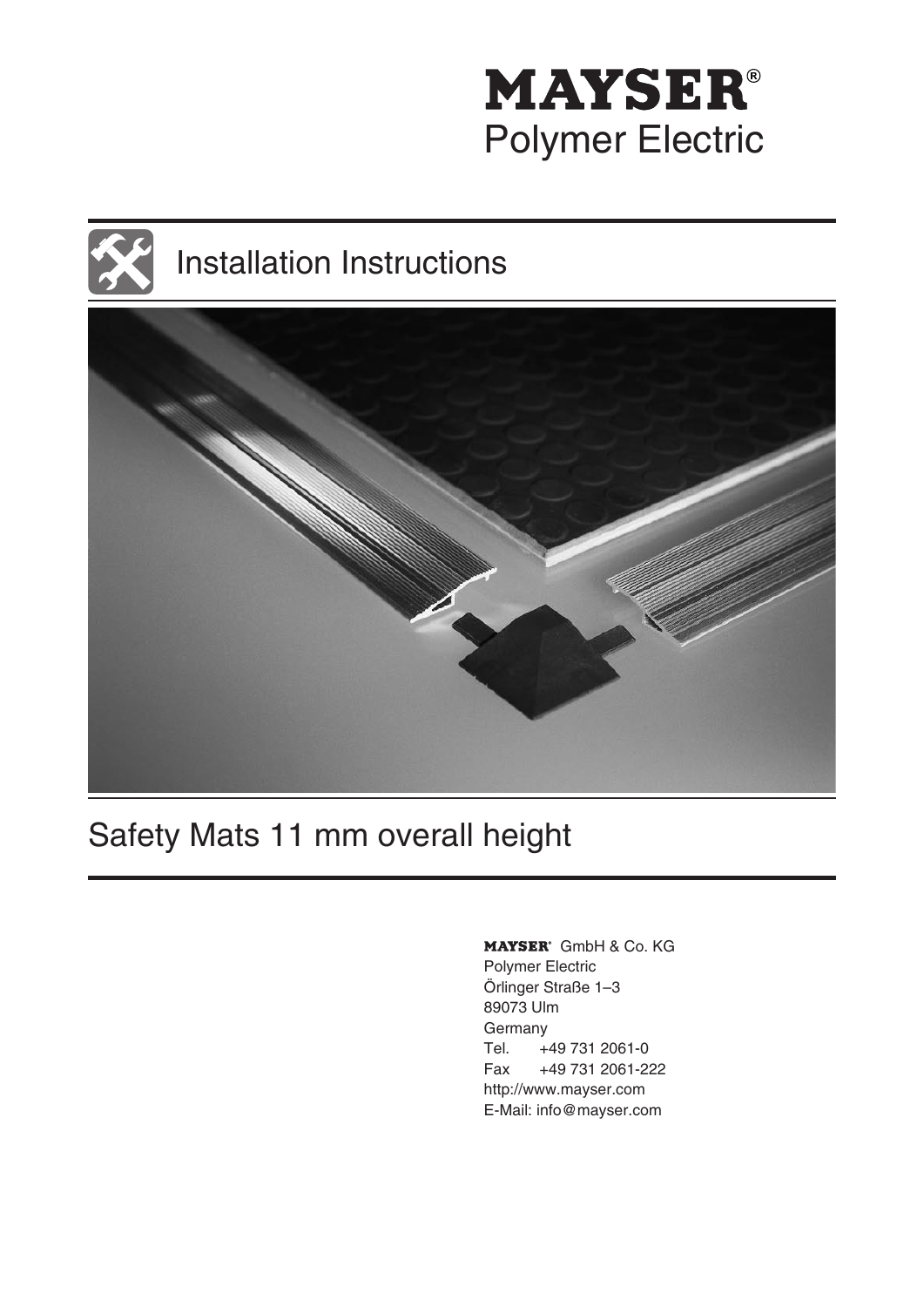## **Contents**

| $\overline{2}$ |     |  |  |
|----------------|-----|--|--|
|                | 2.1 |  |  |
|                | 2.2 |  |  |
|                | 2.3 |  |  |
|                | 2.4 |  |  |
| 3              |     |  |  |
| 4              |     |  |  |
|                | 41  |  |  |
|                | 4.2 |  |  |
| 5              |     |  |  |
|                | 5.1 |  |  |
|                | 5.2 |  |  |
|                | 5.3 |  |  |
|                | 54  |  |  |
|                | 5.5 |  |  |
|                | 5.6 |  |  |
|                | 5.7 |  |  |
|                | 5.8 |  |  |
| 6              |     |  |  |
| 7              |     |  |  |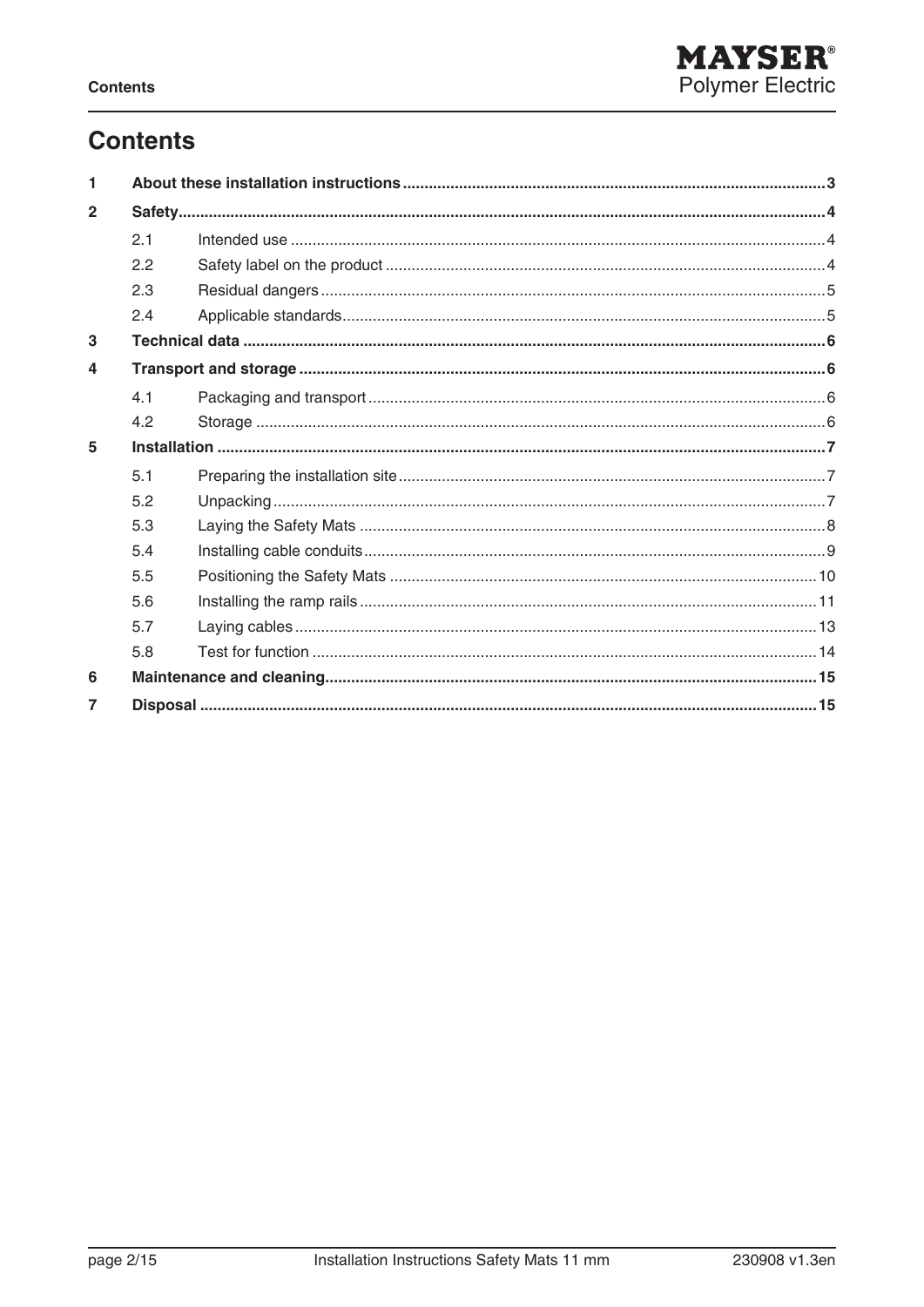

### **1 About these installation instructions**

These installation instructions are part of the product.

Mayser Polymer Electric accepts no responsibility or warranty claims for damage and consequential damage due to failure to observe the installation instructions.  $\rightarrow$  Read installation instructions carefully before use. Keep installation instructions for the complete service life of the product. → Pass installation instructions on to every subsequent owner or user of the product. Add any supplement received from the manufacturer to the installation instructions. These installation instructions are only valid for the products specified on the title page. The target group of these installation instructions are operators and trained specialist personnel who are familiar with installation and commissioning. The following documents are to be observed in addition to the installation instructions: **Validity Target group Other applicable documents**

- drawing of the Safety Mat system (optional) -
- wiring diagram (optional) -
- operating instructions of the Control Unit used -

| <b>Symbols used</b> | <b>Symbol</b>          | <b>Meaning</b>                                                                      |  |  |
|---------------------|------------------------|-------------------------------------------------------------------------------------|--|--|
|                     | →<br>$\cdots$          | Action with one step or with more than one step<br>where the order is not relevant. |  |  |
|                     | 1.<br>.                | Action with more than one step where the order                                      |  |  |
|                     | 2.<br>$\cdots$         | is relevant.                                                                        |  |  |
|                     | 3.<br>$\cdots$         |                                                                                     |  |  |
|                     | ٠<br>$\cdots$          | <b>Bullets first level</b>                                                          |  |  |
|                     | $\cdots$               | <b>Bullets second level</b>                                                         |  |  |
|                     | (see chapter 1, pg. 3) | Cross-reference                                                                     |  |  |

Tab. 1-1: Other symbols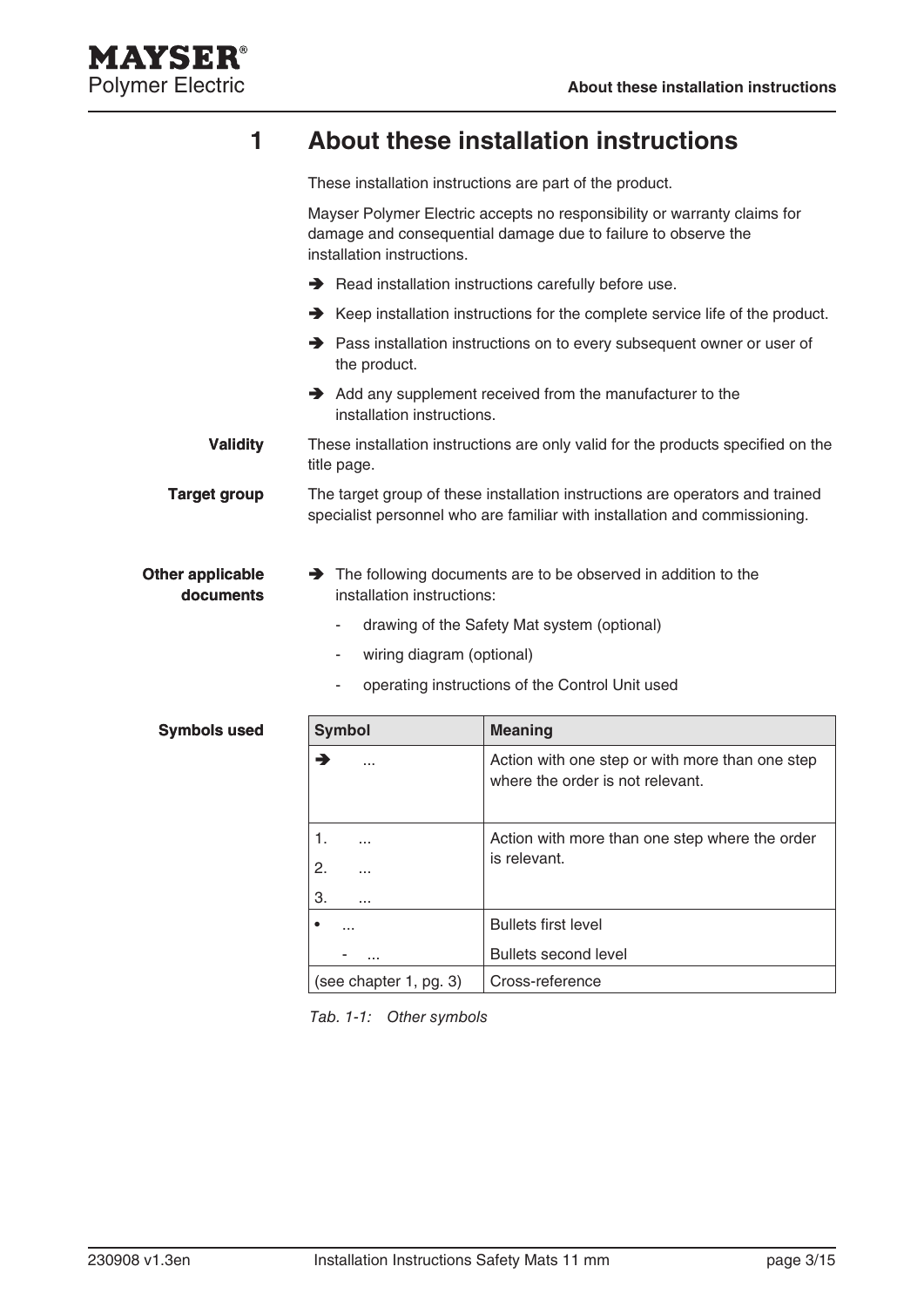| Danger symbols and | <b>Symbol</b>  | <b>Meaning</b>                                                            |  |  |
|--------------------|----------------|---------------------------------------------------------------------------|--|--|
| information        | <b>DANGER</b>  | Immediate danger leading to death or serious injury                       |  |  |
|                    | <b>CAUTION</b> | Possible danger which may lead to slight injury or<br>damage to property. |  |  |
|                    |                | Information on easier or safer working practices.                         |  |  |

Tab. 1-2: Danger symbols and information

## **2 Safety**

### **2.1 Intended use**

The product is designed as a pressure-sensitive protective device for protecting areas, which is activated when stepped on by persons with a weight of more than 20 kg.

### **2.2 Safety label on the product**

A label is attached to the underside of every Safety Mat with symbols which warn against damage to the Safety Mat. In addition, you will find our contact address there.



Fig. 2-1: Safety label on the product

- 1 Do not allow Safety Mat to bend or sag
- 2 Do not make holes or cut-outs in Safety Mat
- 3 Do not cut Safety Mat
- 4 Do not hammer or screw any objects (nails, screws etc.) into Safety Mat
- 5 Do not use the cable as a carrying handle
- 6 The maximum load bearing capacity of the Safety Mat is 80 kg/cm2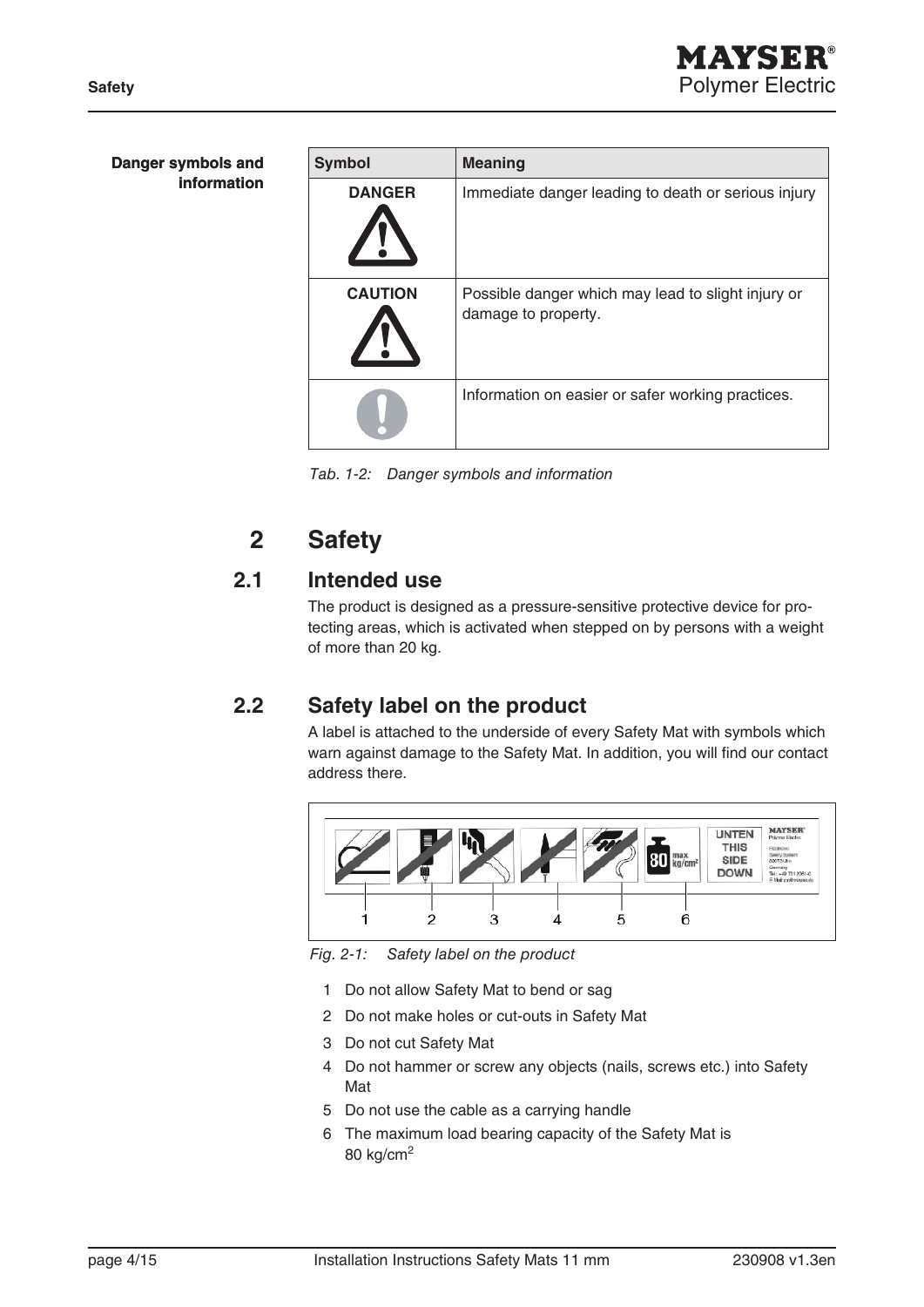AYSER Polymer Electric **Safety** Safety

**Non-sensitive areas**

#### **2.3 Residual dangers**

The edges of the Safety Mats are not sensitive (40 mm on the cable exit side, 10 mm on all other sides). When non-sensitive areas are stepped on, the protective function of the Safety Mat is not active.



Fig. 2-2: Non-sensitive edges

- Install Safety Mats wherever possible in direct contact with the source of danger.
- ◆ When installing more than one Safety Mat, ensure that cable exit sides always remain clear.
- At the danger source, place a covering over parts (surfaces, cross-struts etc.) which could be used as a tread.
- ◆ When positioning the Safety Mats, observe the standard EN 999 "The positioning of safety equipment in respect of approach speeds of parts of the human body".

When using non-OEM replacement parts, the safety of the Safety Mats may be impaired. **Replacement parts**

**→** Only use OEM replacement parts from Mayser.

#### **2.4 Applicable standards**

The construction type of the product complies with the EC machinery directive 98/37/EC and the EMC directive 89/336/EEC.

Applicable standards:

- EN 1760-1 "Safety of machinery Pressure-sensitive protective devices – Part 1: pressure-sensitive mats and pressure sensitive floors" •
- EN 954 "Safety of machinery Safety-related parts of controls" •
- EN 61000-6-2 "Electro-magnetic compatibility (EMC) Part 6-2: generic immunity standard for industrial areas" •
- IEC 61508 "Functional safety of safety-related electrical/electronic/programmable electronic systems" •

These installation instructions were prepared in compliance with DIN EN 62079 "Preparation of instructions – structuring, content and presentation".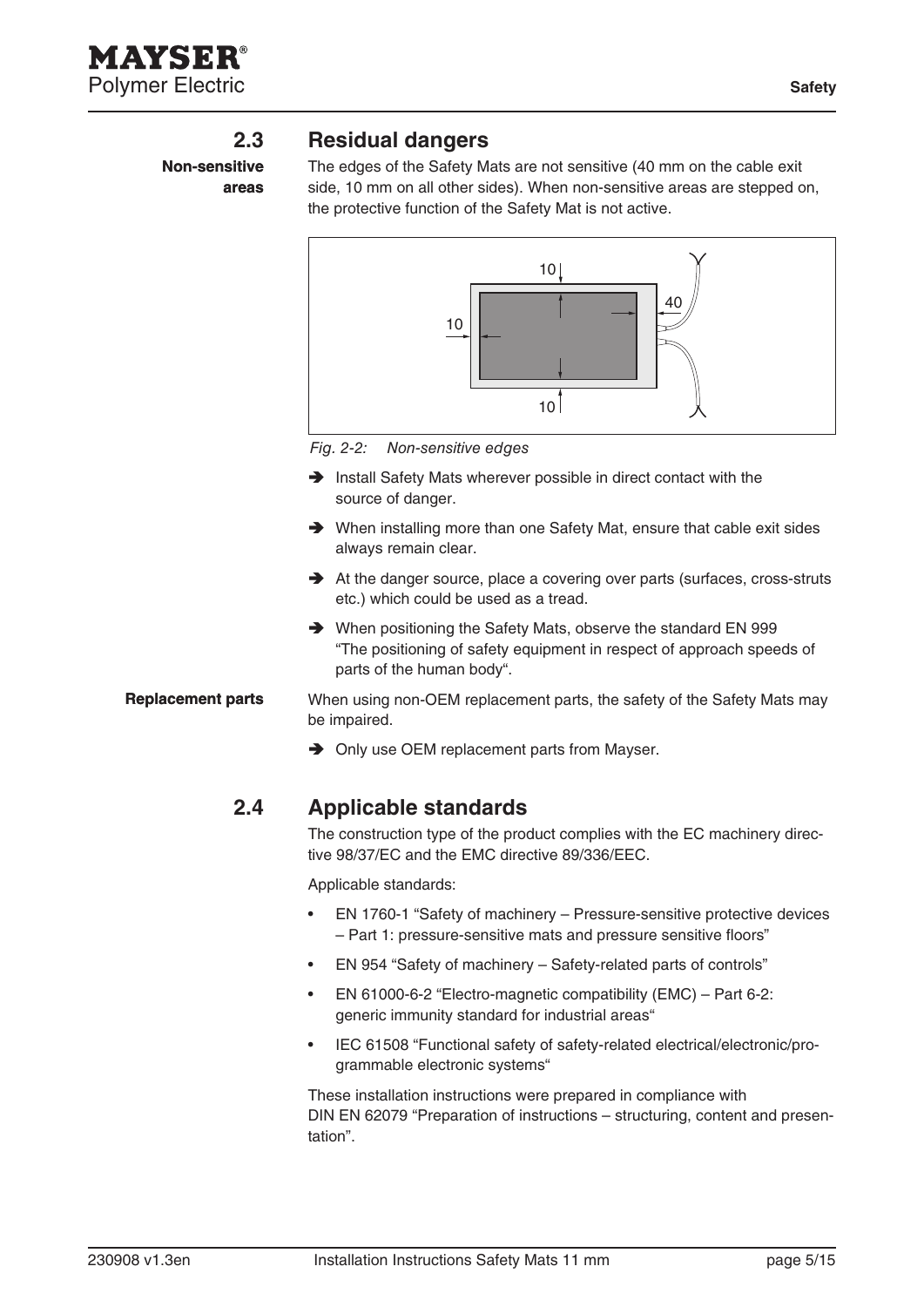### **3 Technical data**

| <b>IP65</b>                                 |  |
|---------------------------------------------|--|
| in accordance with EN 1760-1                |  |
| EN 954 Category 3                           |  |
| SIL2 in accordance with<br><b>IEC 61508</b> |  |
| $-5$ °C to +55 °C                           |  |
| $+5$ °C to $+55$ °C                         |  |
| $-5$ °C to +55 °C                           |  |
| max 800 $N/cm2$                             |  |
| 13.5 kg/m <sup>2</sup>                      |  |
|                                             |  |

Tab. 3-1: Technical data

A type plate is attached to the cable exit on the underside of the Safety Mat for identification of the Safety Mat type. In the event of enquiries, have the specified information to hand. **Type plate**

### **4 Transport and storage**

### **4.1 Packaging and transport**

The Safety Mats are packed in wooden crates (max. 10 Safety Mats per crate) and can be transported to the installation site with a crane or lifting truck. Depending on the scope of supply, the installation accessories are either included with the Safety Mats or packed separately.



#### **Danger Danger of injury due to components falling!**

- Only use tested, suitable load bearing equipment. →
- Use appropriate load securing devices (e.g. transport belts, anti-slipping devices).  $\blacktriangleright$
- Do not stand under suspended loads. →

#### **4.2 Storage**

- Store Safety Mats in the original packaging in a dry place.
- $\rightarrow$  Note and observe storage temperature in accordance with the technical data.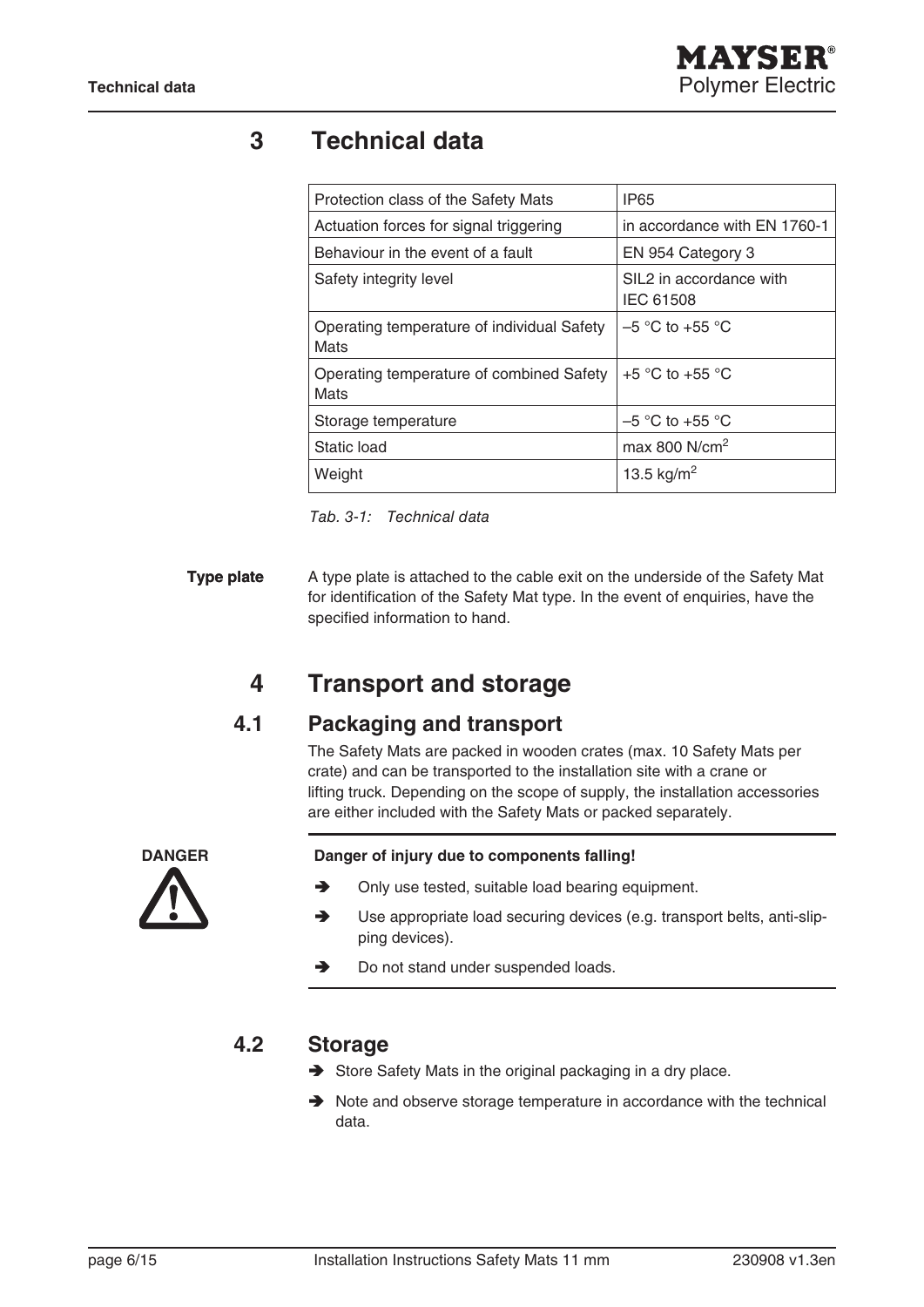### **5 Installation**

**Overview**

AYSEL

Install Safety Mats in the following order:

- 1. Prepare the installation site.
- 2. Unpack Safety Mats and accessories.
- 3. Lay out Safety Mats.
- 4. Install cable conduits.
- 5. Place Safety Mats at stopping face of cable conduits.
- 6. Fix Safety Mats with ramp rail.
- 7. Lay cables.
- 8. Test for correct operation.

#### **5.1 Preparing the installation site**



**Danger Danger of injury due to equipment and parts in the vicinity of the installation site! (possible electrocution, crushing danger)**

- Disconnect all equipment and voltage-carrying parts in the immediate vicinity of the installation site from the power supply and secure against being switched on again (see relevant operating instructions). →
- Check that the equipment or parts are disconnected from the power supply. **A**
- $\rightarrow$  Preparing the installation surface:
	- Create level surface where necessary (e.g. screed). There must not be any bumps or holes with a diameter of more than 20 mm. -
	- Remove dirt particles. -
- $\rightarrow$  Provide necessary tools.

#### **5.2 Unpacking**



#### **Caution Damage to property due to incorrect handling!**

Safety Mats can be damaged by bending or due to the effects of sharp objects.

- Always transport Safety Mats upright to prevent sagging. →
- Safety Mats are always to be transported by two persons.  $\rightarrow$
- Only place Safety Mats on a level, dirt-free, dry surface. →
- Do not use the connection cable of the Safety Mats as a carrying handle. A
- Check that the contents of the packaging are undamaged. 1.
- Lay out Safety Mats next to one another at the installation site (see 2. chapter 5.4, pg. 8).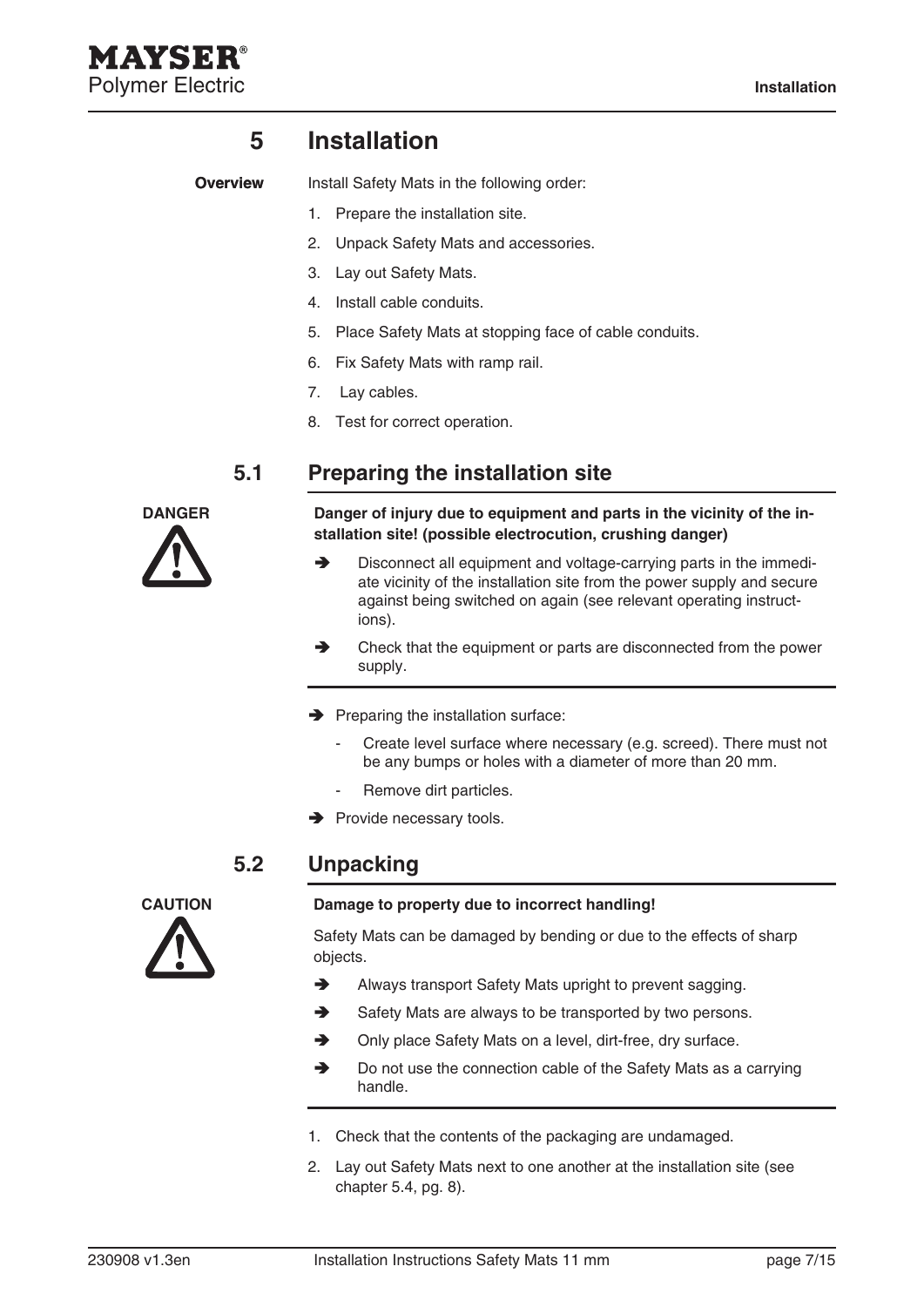

### **5.3 Laying out the Safety Mats**

- 1. Approximately arrange Safety Mats (possibly in accordance with the drawing of the Safety Mat system). Observe the following:
	- lay the Safety Mats in such a way that the structured side is face up or the type plate is face down. -
	- lay the Safety Mats in such a way that the cable exits are facing in the direction of the source of danger (cable conduit side). -
- 2. Check the resistance between the two wire ends of the cable of each Safety Mat with an ohmmeter.

The measured resistance must be > 1 M $\Omega$  (see chapter 5.8, pg. 14).

Ensure that no short circuit can ensue between the strands of the second cable!

Arrange all fixing rails (ramp rails, cable conduits) at a short distance 3.from their final position in order to arrange the Safety Mats.



Fig. 5-1: Arrange Safety Mats and fixing rails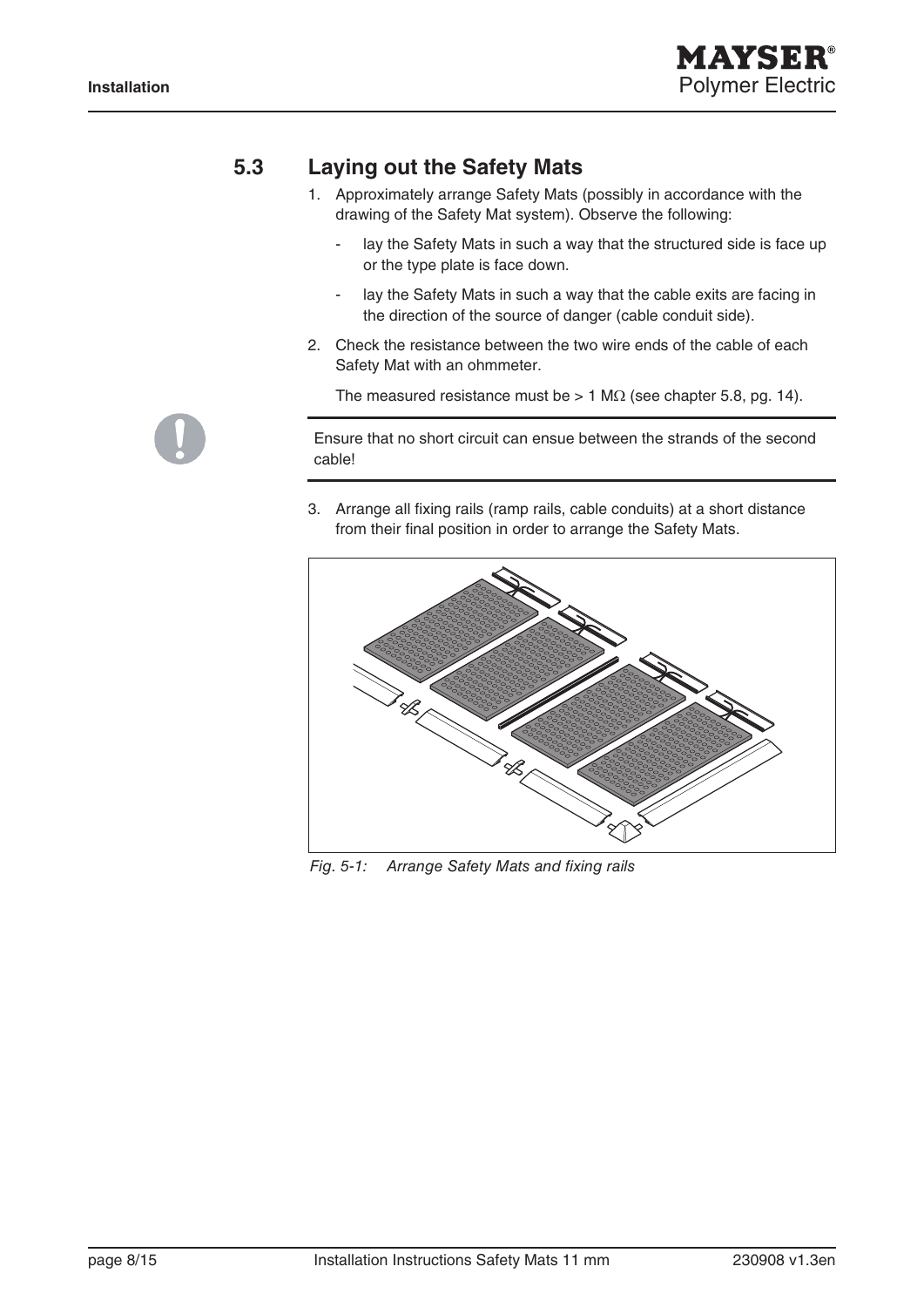

### **5.4 Installing cable conduits**

**Cable conduit AP 45**



Fig. 5-2: Installation cross-section for cable conduit AP 45

| 1 Lower section of the cable<br>conduit | 4 Safety Mat  |
|-----------------------------------------|---------------|
| 2 Upper section of the cable<br>conduit | 5 Plant floor |
| 3 Cover plate                           | 6 Screed      |

1. Draw the line along which you want to install the cable conduits on the installation surface.

#### Arrange lower sections (1) of the cable conduits along the drawn line. 2. Observe the following: **Arranging cable conduits**

arrange cable conduits in accordance with the various Safety Mat widths. -

- the cut-out in the cable conduit for the cable must face in the direction of the Safety Mat (see Fig. 5-3, pg. 9) -
- Fix cable conduits to the installation surface by means of the oblong 3. holes provided with plugs ( $\varnothing$  6 mm) and screws ( $\varnothing$  4 mm, length: min. 40 mm).
	- 4. Remove drilling dust (for example with a vacuum cleaner), as otherwise the drilling dust could get under the Safety Mats and the ramp rails and lead to unevenness.



Fig. 5-3: Installing cable conduits



**Fixing cable conduits**

Do not yet fit upper sections of cable conduits!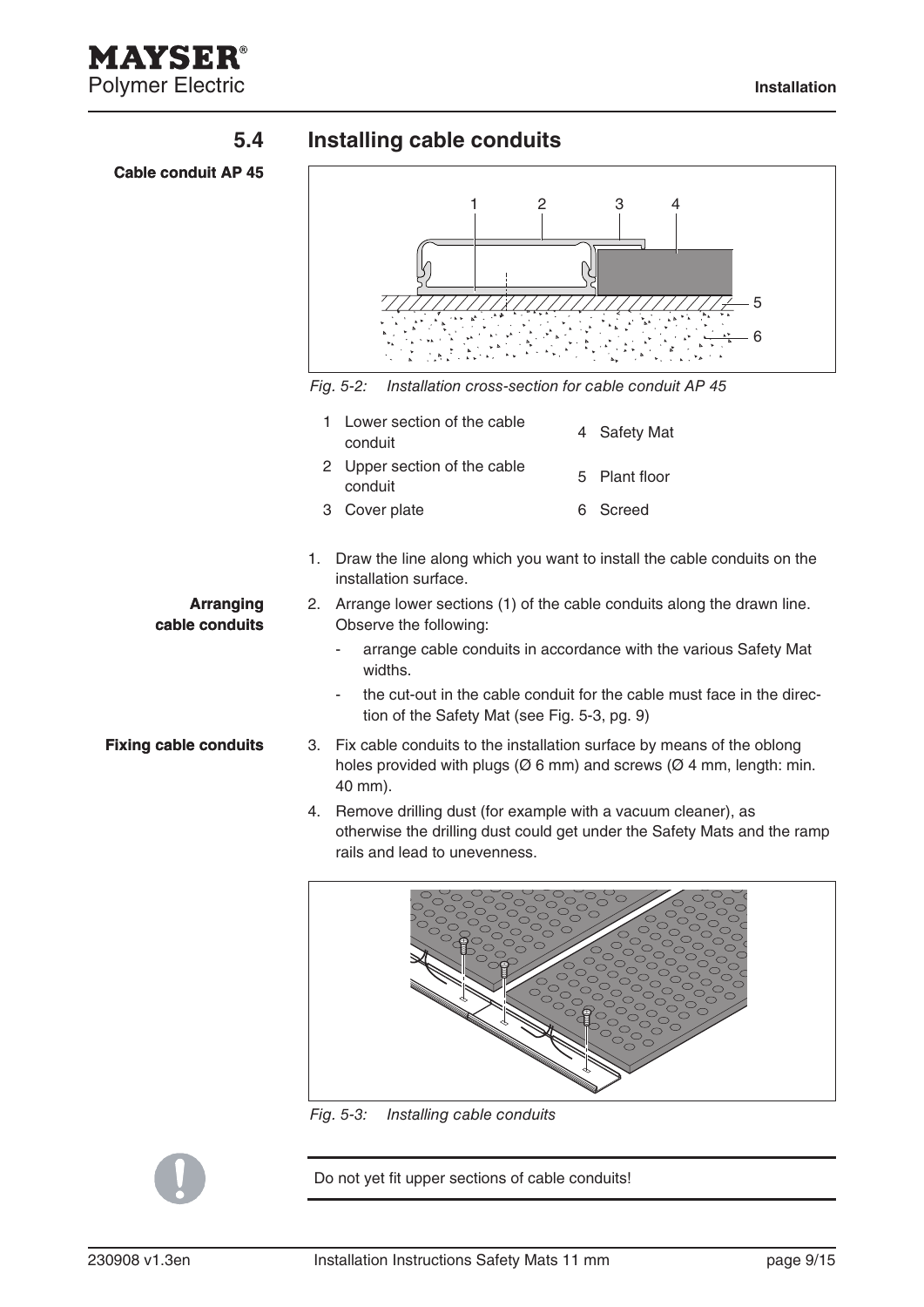

#### **5.5 Positioning the Safety Mats**

- 1. Push Safety Mats as far as possible against the fitted lower sections of the cable conduits.
- Place all Safety Mats edge to edge. Observe the following: 2.
	- When installing separate wiring zones, place yellow filler strips at the relevant points between the Safety Mats. -
	- Ensure that the distances between the Safety Mats are not more than 1 mm. -
	- Do not compress or bend Safety Mats. -
	- Arrange all cable exit sides in the same direction. -



Fig. 5-4: Positioning the Safety Mats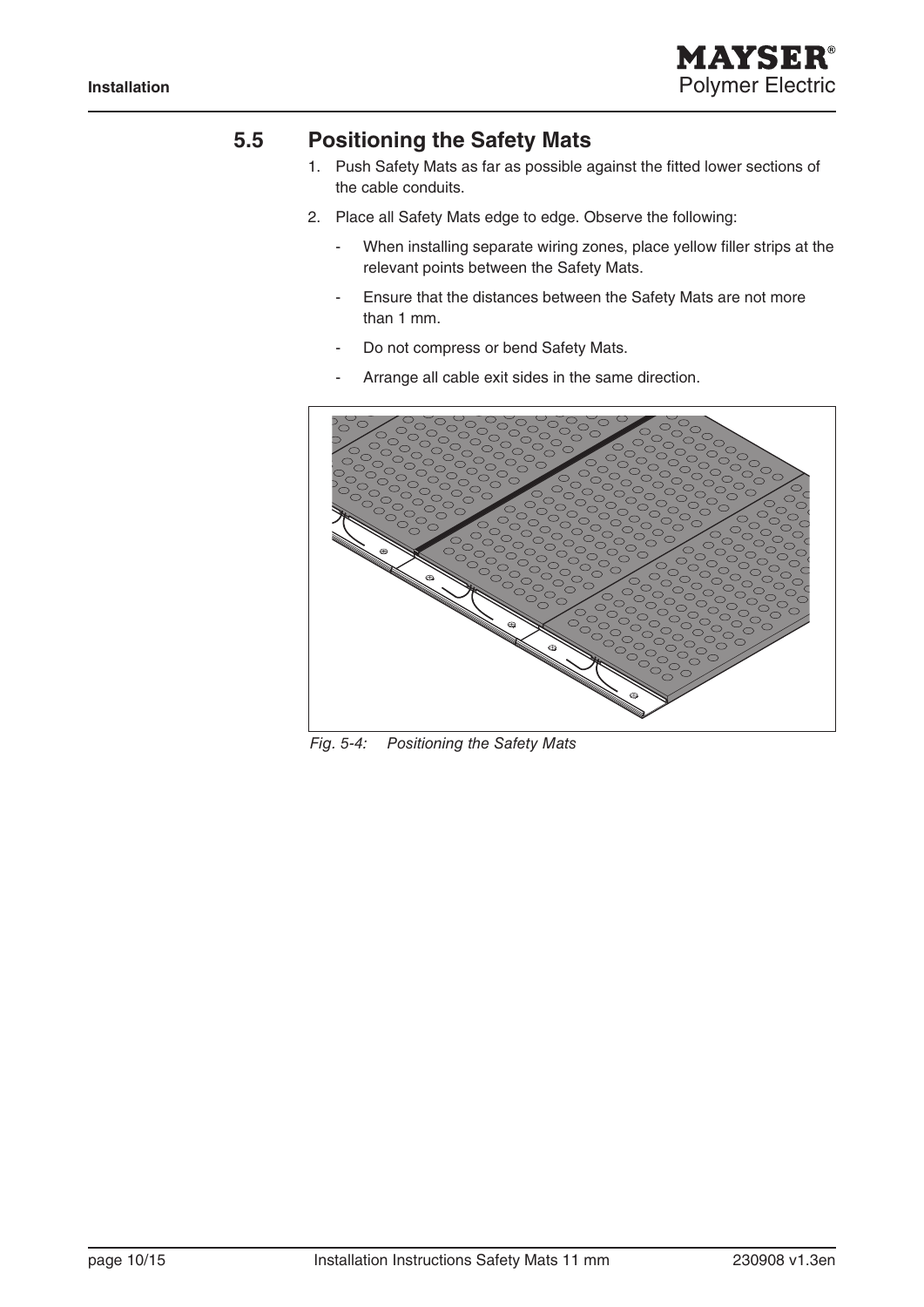

#### **5.6 Installing the ramp rails**





Fig. 5-5: Installation cross-section for Ramp Edge AK 56

- 1 Safety Mat 4 Ramp Edge AK 56
- 2 Cover ridge 5 Plant floor
- 3 Stop ridge 6 Screed

#### **Preparing Safety Mats and ramp rails**

- Due to the heat expansion of the Safety Mats, the ramp rails must be installed at room temperature in such a way that an air gap of approx. 3 mm wide exists between the edge of the Safety Mat and the stop ridge (3) of the ramp rail, as otherwise the Safety Mats may arch at high temperatures.
- Mark the Safety Mats, for example with a ballpoint pen, at intervals of 1. 2 mm from the outer edges of the Safety Mat system (see Fig. 5-6, pg. 11).

The ramp rails are aligned with these marks so that an air gap of 3 mm remains between the edge of the Safety Mat and the stop ridge (3) of the ramp rails.



Fig. 5-6: Mark the edge of the Safety Mat

Fit ramp rails (4) together with the aid of the connecting wedges and 2. corner connectors (see Fig. 5-7, pg. 12)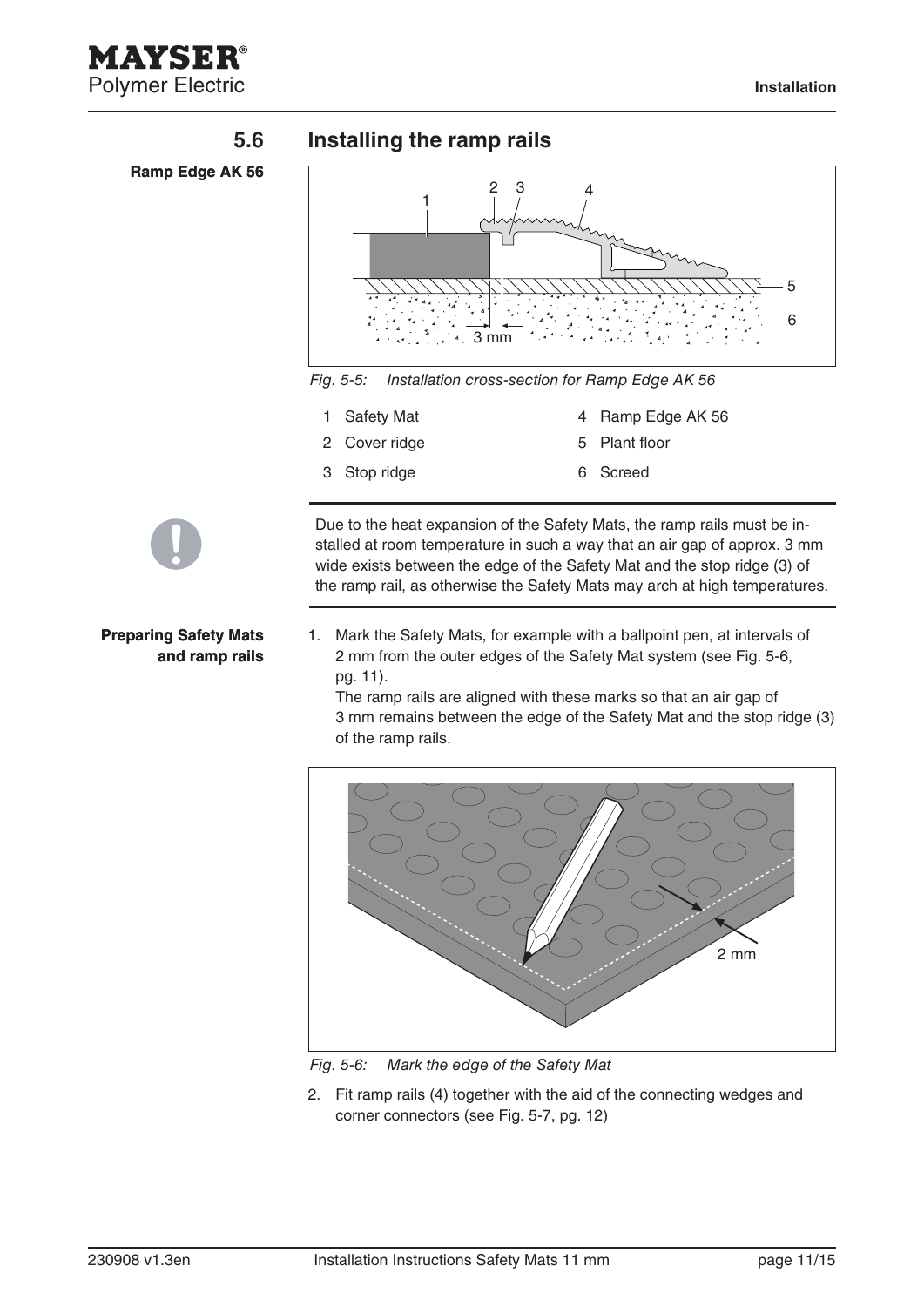

#### **Positioning ramp rails**

- Place the assembled ramp rails against the Safety Mats and align the 3. edges of the cover ridge with the marks.
- 4. Draw bore holes in the ramp rails on the installation surface.



Fig. 5-7: Assemble and position ramp rails

#### **Fix ramp rails**

- 5. Push assembled ramp rails away from the Safety Mat system.
	- 6. Drill bore holes at the places marked on the installation surface (Ø 6 mm, depth min. 40 mm) and insert plugs.
	- 7. Remove drilling dust (for example with a vacuum cleaner), as otherwise the drilling dust could get under the Safety Mats and the ramp rails and lead to unevenness.
	- Place the assembled ramp rails against the marks on the Safety Mats 8. again.
	- Fix ramp rails to the installation surface with screws (length: mind. 40 9. mm) (see Fig. 5-8, pg. 12)



Fig. 5-8: Fix ramp rails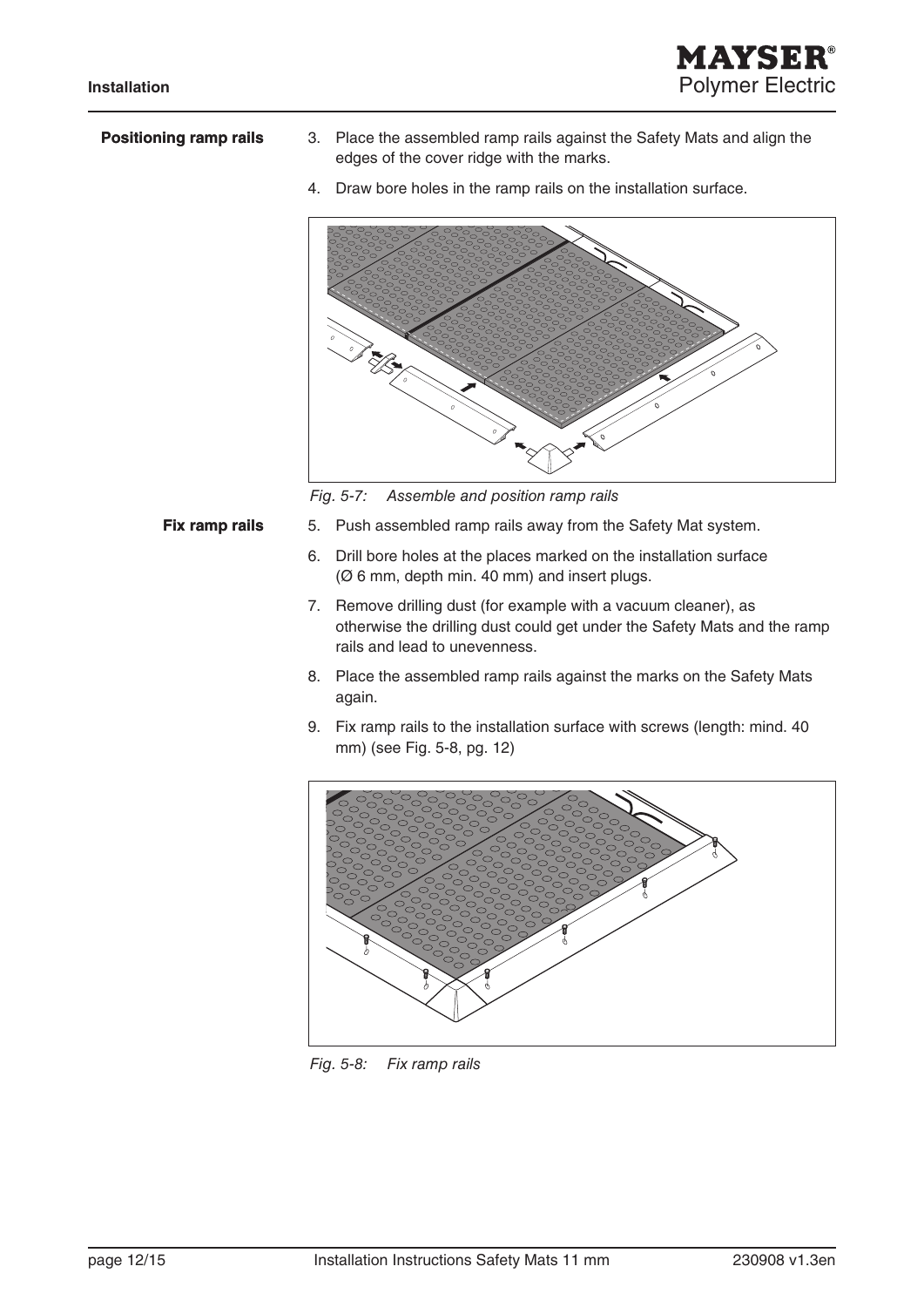

#### **5.7 Laying cables**

- Connect Safety Mats to one another in accordance with the wiring dia-1. gram (see Fig. 5-9, pg. 13). Observe the following:
	- Connect cables of the Safety Mats via the flat plug and flat plug-in sleeves on the wire ends -
	- Wire each zone separately and route the cables to a separate Control Unit. -



Fig. 5-9: Wiring diagram

- 2. Pull cable ends through the cable feed-through.
- Lay cable in the cable conduits AP 45. 3.
- 4. Fit the top sections of the cable conduits AP 45.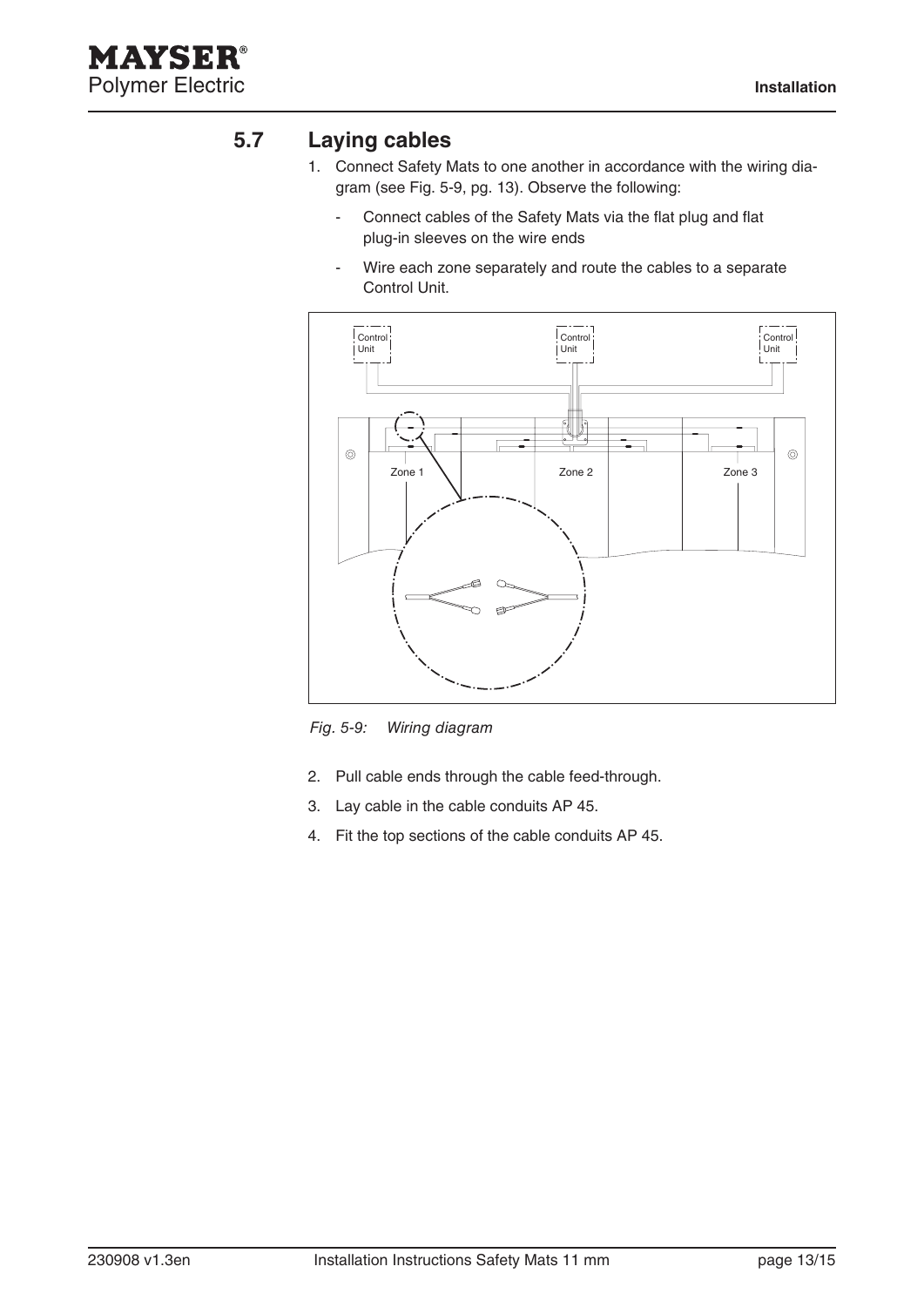

#### **5.8 Test for function**

Carry out the following actions for every cable of the Safety Mat system:

- 1. Set ohmmeter for measuring in a high resistance range.
- 2. Connect ohmmeter to the two wires of the cable.
- Measure the electrical resistance between the wire ends with loaded and 3. not loaded Safety Mat.

The measured resistance must have the following values:

- loaded (activated) Safety Mat system: < 150 Ω •
- not loaded (not activated) Safety Mat system: > 1 MΩ •

If the resistance measurement does not produce the necessary values, this may have the following causes: **Test failed?**

- the cables of the individual Safety Mats are not correctly connected •
- the cables are bent or damaged •
- the Safety Mats are not lying flat on the floor •